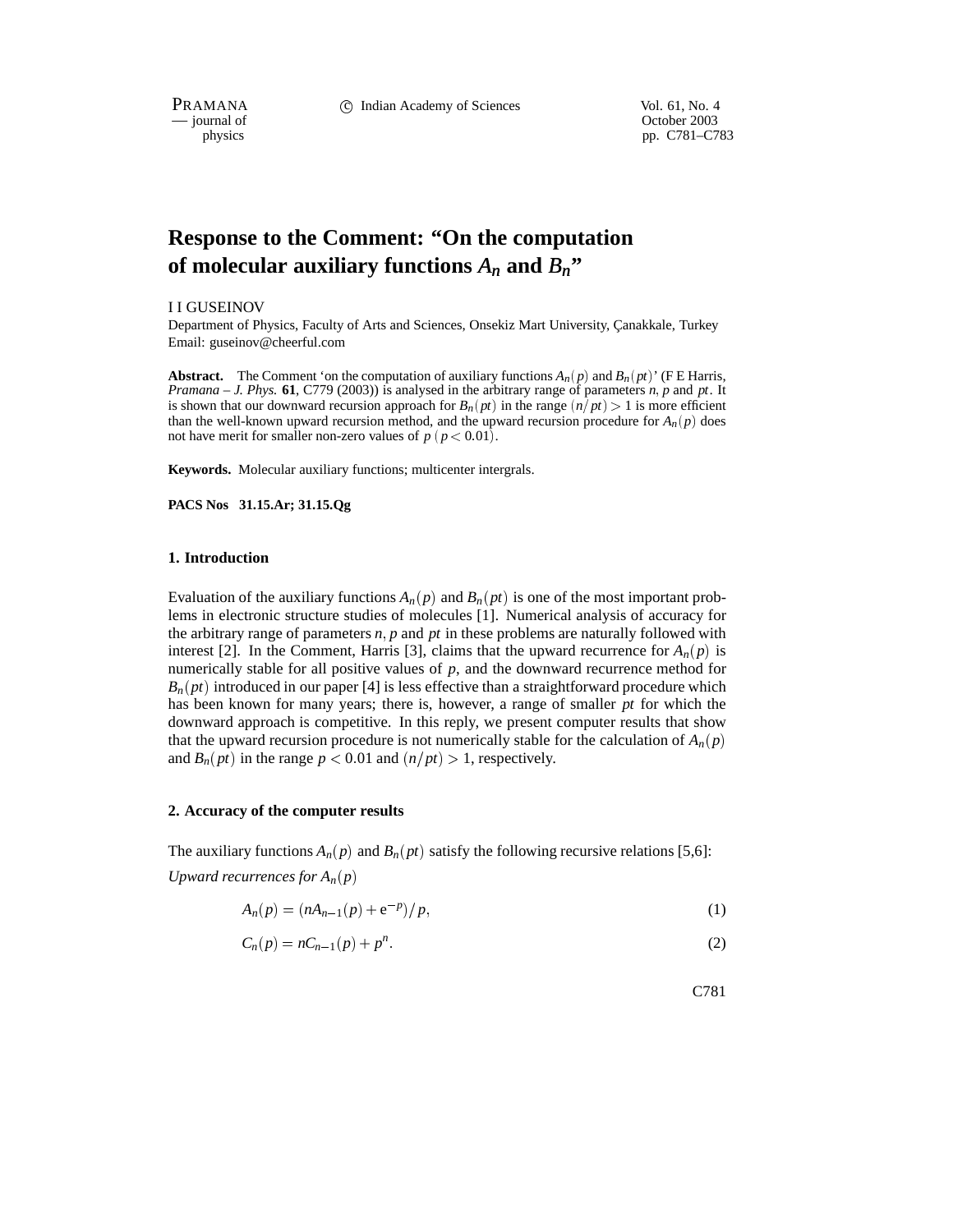## *I I Guseinov*

*Upward recurrences for*  $B_n(pt)$ 

$$
B_n(pt) = \frac{1}{pt}(nB_{n-1}(pt) + (-1)^n e^{pt} - e^{-pt}).
$$
\n(3)

*Downward recurrences for*  $A_n(p)$ 

$$
A_n(p) = \frac{1}{n+1}(pA_{n+1}(p) - e^{-p}),
$$
\n(4)

$$
C_n(p) = \frac{1}{n+1}(C_{n+1}(p) - p^{n+1}).
$$
\n(5)

*Downward recurrences for*  $B_n(pt)$ 

$$
B_n(pt) = \frac{1}{n+1} (pt B_{n+1}(pt) + (-1)^n e^{pt} + e^{-pt}),
$$
\n(6)

where [6]

$$
A_n(p) = \frac{e^{-p}}{p^{n+1}} C_n(p). \tag{7}
$$

**Table 1.** Numbers of correct decimal figures for  $A_n(p)$  obtained from upward recurrences.

|                  | $p = 0.01$ |                   | $p = 0.005$ |                   | $p = 30$  |                   | $p = 50$  |                   |
|------------------|------------|-------------------|-------------|-------------------|-----------|-------------------|-----------|-------------------|
| $\boldsymbol{n}$ | Eq. $(1)$  | Eqs $(2)$ , $(7)$ | Eq. $(1)$   | Eqs $(2)$ , $(7)$ | Eq. $(1)$ | Eqs $(2)$ , $(7)$ | Eq. $(1)$ | Eqs $(2)$ , $(7)$ |
| 25               | $\infty$   | $\infty$          | $\infty$    | $\infty$          | $\infty$  | $\infty$          | $\infty$  | $\infty$          |
| 30               | $\infty$   | $\infty$          | $\infty$    | $\infty$          | $\infty$  | $\infty$          | $\infty$  | 43                |
| 35               | $\infty$   | $\infty$          | $\infty$    | $\infty$          | $\infty$  | 32                | $\infty$  | $\infty$          |
| 40               | $\infty$   | $\infty$          | $\infty$    | $\infty$          | $\infty$  | 31                | $\infty$  | $\infty$          |
| 50               | $\infty$   | $\infty$          | $\infty$    | $\infty$          | $\infty$  | $\infty$          | $\infty$  | $\infty$          |

**Table 2.** Numbers of correct decimal figures for  $B_n(pt)$  obtained from upward and downward recurrences.

|                  | $pt = 30$ |           | $pt = 40$ |           | $pt = 50$ |           |
|------------------|-----------|-----------|-----------|-----------|-----------|-----------|
| $\boldsymbol{n}$ | Eq. $(3)$ | Eq. $(6)$ | Eq. $(3)$ | Eq. $(6)$ | Eq. $(3)$ | Eq. $(6)$ |
| 25               | 8         | $\infty$  | 3         | $\infty$  | $\infty$  | $\infty$  |
| 30               | $\infty$  | $\infty$  | 3         | $\infty$  | $\infty$  | $\infty$  |
| 35               | $\infty$  | $\infty$  | 3         | $\infty$  | $\infty$  | $\infty$  |
| 40               | 8         | $\infty$  | 3         | $\infty$  | $\infty$  | $\infty$  |
| 45               | $\infty$  | $\infty$  | 4         | $\infty$  | $-1$      | $\infty$  |
| 50               | 9         | $\infty$  | 4         | $\infty$  | $-1$      | $\infty$  |
| 55               | $\infty$  | $\infty$  | 4         | $\infty$  | $-1$      | $\infty$  |
| 60               | 9         | $\infty$  |           | $\infty$  | — 1       | $\infty$  |

C782 *Pramana – J. Phys.,* **Vol. 61, No. 4, October 2003**